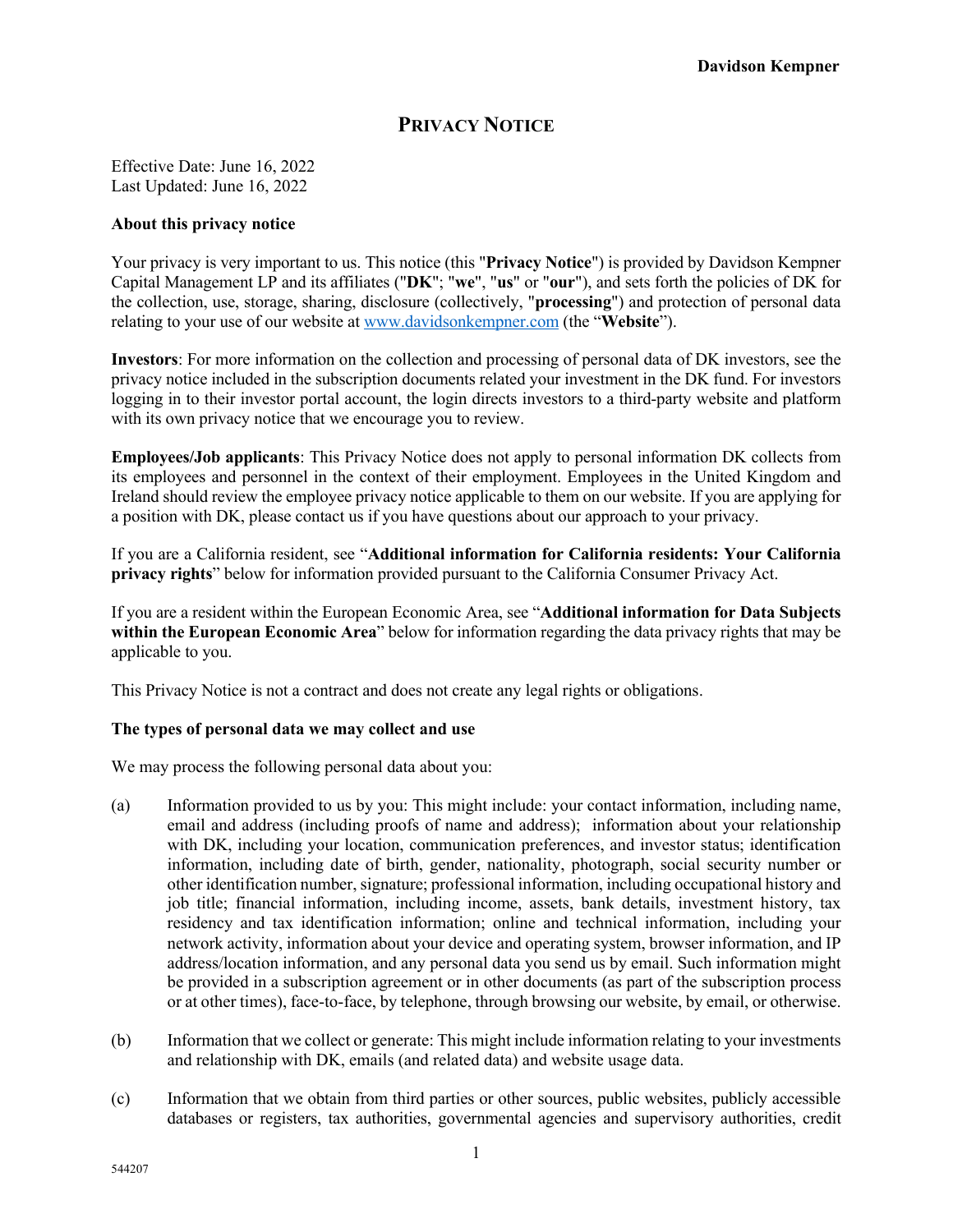agencies, fraud prevention and detection agencies and other public sources and information received from the investor's advisers or from intermediaries. This might include information obtained for the purpose of a know-your-client procedures (which include anti-money laundering procedures, counter-terrorist financing procedures, politically-exposed-person checks, sanctions checks, among other things).

# **Using your personal data: the legal basis and purposes**

Your personal data may be stored and processed by us for the following purposes:

- (a) Assessing and processing the financial products and services that we provide you, including performing know-your-client procedures, receiving and making payments and overseeing these processes.
- (b) General business administration, including communicating with clients or investors, communicating with service providers and counterparties, accountancy and audit services, risk monitoring, the administration of IT systems and monitoring and improving products.
- (c) Compliance with legal, tax and regulatory obligations and financial industry standards pertaining to clients, including know-your-client procedures, the automatic exchange of tax information and legal judgments.
- (d) In respect of information shared with DK, its business activities relating to clients, discussions with service providers and counterparties, decision-making in relation to a fund, and business strategy, development and marketing.

We are entitled to process your personal data in these ways for the following reasons:

- (a) If you are a client or investor, you may enter into an investment or financing contract (i.e., subscription agreement and related documents) with a fund and some processing will be necessary for the performance of that contract, or will be done at your request prior to entering into that contract. The provision of certain personal data is necessary to provide our products and services and for compliance by us, our affiliates and if certain personal data is not provided when requested, there may be certain implications on our ability to provide you with our products and services, including not accepting a subscription for shares or interests or compulsorily redeeming shares or interests.
- (b) Processing may be necessary to discharge a relevant legal or regulatory obligation.
- (c) The processing will, in all cases, be necessary for the legitimate business interests of DK or its agents, such as:
	- (i) carrying out the ordinary or reasonable business activities of DK, or other activities previously disclosed to clients or investors or referred to in this Privacy Notice;
	- (ii) ensuring compliance with all legal, tax and regulatory obligations and industry standards, and preventing fraud;
	- (iii) establishing, exercising or defending legal rights or for other purposes relating to legal proceedings; and
	- (iv) ensuring the security of information systems.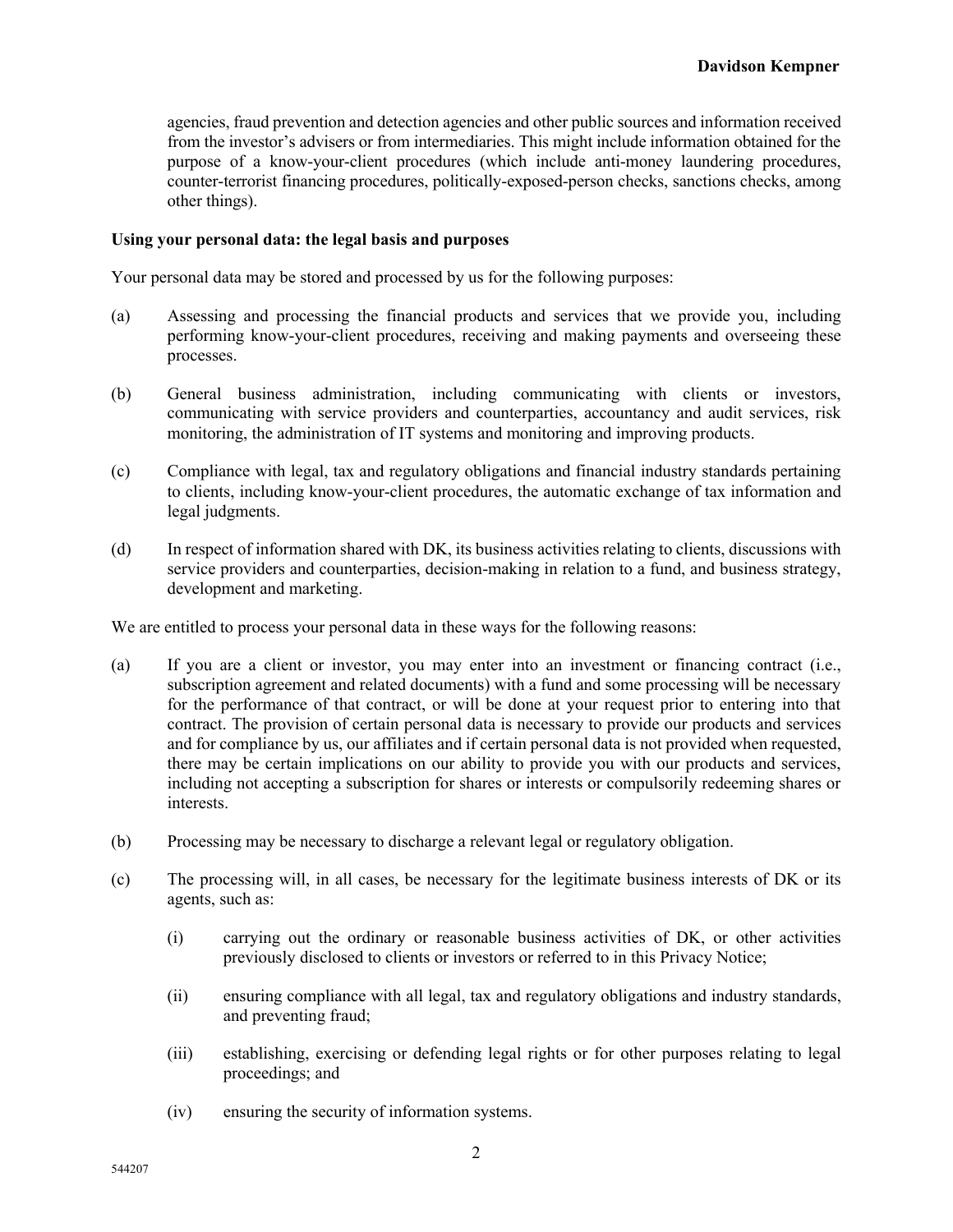(d) In respect of any processing of sensitive personal data falling within special categories, such as any personal data relating to the political opinions of a politically exposed person, the processing will be necessary for reasons of substantial public interest.

### **How we may share your personal data**

DK does not sell your personal information. We may from time to time, in accordance with the purposes described above and as permitted by applicable law, disclose your personal information to other parties, including (a) affiliates of DK, (b) an administrator of a fund, (c) professional advisers such as law firms and accountancy firms, (d) other service providers of a fund, DK and the fund's administrator, including technology service providers, (e) brokers, custodians, and other counterparties (f) as part of a sale or transfer of business assets, and (g) courts and regulatory, tax and governmental authorities in the countries where we operate. Some of these persons will process your personal data in accordance with our instructions and consistent with this Privacy Notice and others will themselves be responsible for their use of your personal data. These persons may be permitted to further disclose the personal data to other parties as permitted by applicable law.

We may share your information with our affiliates for direct marketing purposes, such as offers of products and services to you by us or our affiliates. You may prevent this type of sharing by contacting us as described below (see "**Contacting Us**"). We may also disclose information about your transactions and experiences with us to our affiliates for their everyday business purposes. If you are a *new* client or investor, we can begin sharing your information 30 days from the date we sent this Privacy Notice. When you are *no longer* our client or investor, we may continue to share your information as described in this Privacy Notice. We do not share your information with non-affiliates for them to market to you. We may also disclose information you provide to us to companies that perform marketing services on our behalf, such as any placement agent.

You may contact us at any time to limit our sharing of your personal information. Please note that any such request to limit sharing of information will apply solely to your personal information and, unless otherwise requested, will not apply to other individuals in your organization or otherwise associated with your account.

# **Online privacy and tracking technologies**

By visiting our Website or engaging with us via email, we may collect personal data about you. We use tracking technologies, such as Google Analytics, to analyze Website traffic, optimize our Website, and improve your browsing experience on our Website. Where possible, this information is used in a nonidentifiable manner. We do not use other cookies to collect personal data through our Website.

#### **Links to other websites**

The Website may include links to other websites maintained by third parties. This Privacy Notice is limited to our own information collection practices, and we are not responsible for the information collection practices of other websites. In some circumstances, if you click on a link, you may be seamlessly linked to a third-party website for which we have contracted with that third party to provide certain services. For example, if you click on the "Login" link on our homepage, you will be redirected to another website controlled by Citco Group Limited, which has its own data privacy notice on its website. While we have contracted with Citco Group Limited to provide these account login services, such services and any personal information collected by Citco Group Limited are subject to its own website privacy notice, cookies notice, and terms of use.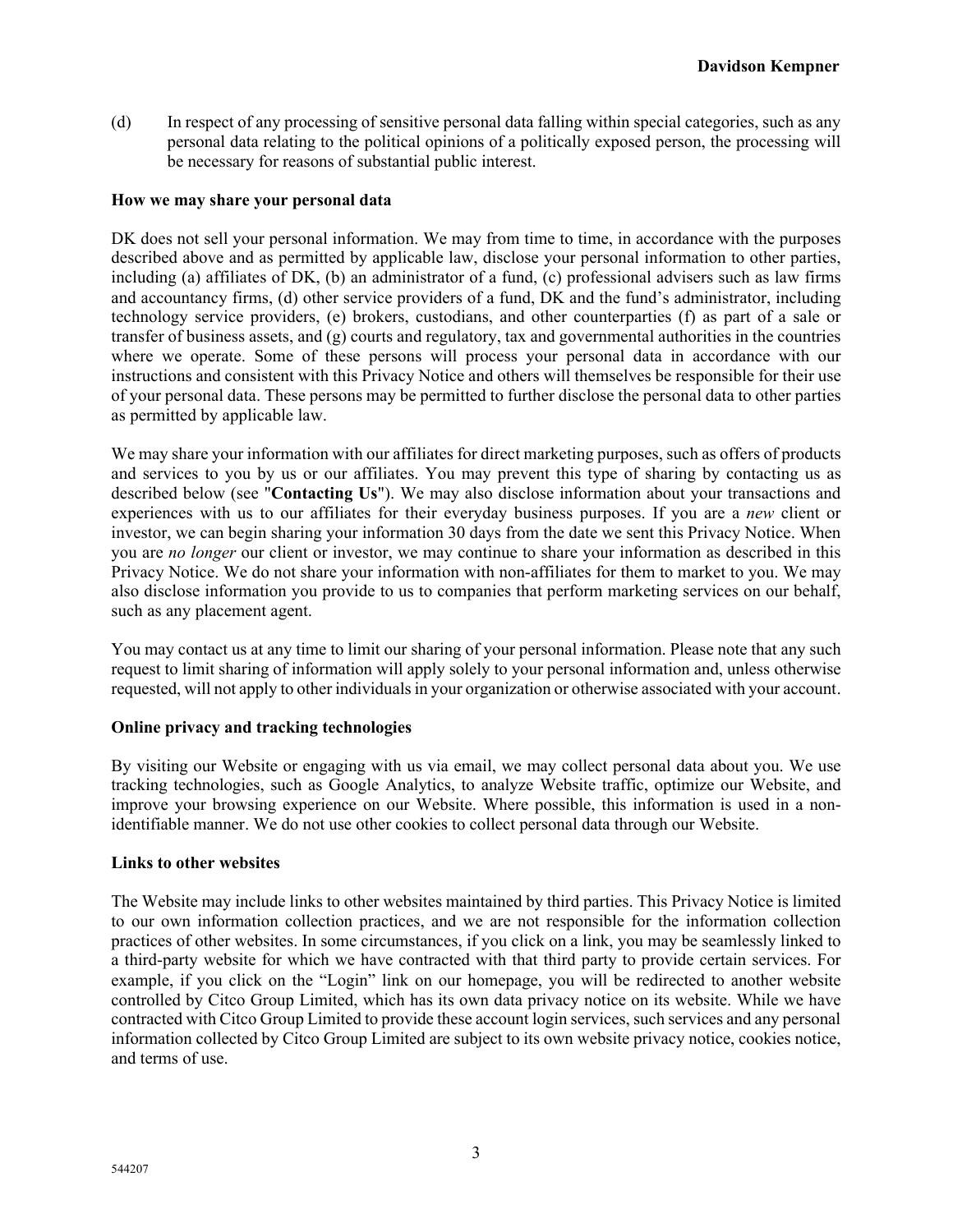# **International data transfers**

DK is headquartered in New York in the United States and with its affiliates has offices globally. Your personal information may be transferred to our affiliates or service providers in other countries that may not have a similar level of data protection or privacy laws as the country where you live. We take measures to protect your data in transit and wherever it is stored.

# **Automated decision-making**

We do not currently use any processing systems which make decisions based solely on automated processing of your personal information.

# **Retention of personal data**

How long we hold your personal data for will vary. The retention period will be determined by various criteria, including the purposes for which we are using it (as it will need to be kept for as long as is necessary for any of those purposes) and legal obligations (as laws or regulations may set a minimum period for which we have to keep your personal data).

# **Additional information for California residents: Your California privacy rights.**

If you reside in California, you have the right to ask us one time each year if we have shared personal information with third parties for their direct marketing purposes. To make a request, please send us an email, or write to us at the address listed below. Indicate in your letter that you are a California resident making a "Shine the Light" inquiry.

If you reside in California, you can make the following more specific requests with respect to your personal information:

- **Access** You can request that we disclose to you the categories of personal information we collected about you, the categories of sources from which we collected the personal information, the categories of personal information we sold or disclosed, our business or commercial purpose for collecting and sharing the personal information, the categories of third parties with whom we shared the personal information, and the specific pieces of personal information we collected about you over the past 12 months.
- **Deletion** You can request that we delete your personal information that we maintain about you, subject to certain exceptions.

DK will not discriminate against you because you made any of these requests.

California residents can make these requests by using the details set out under "**Contacting Us**" below. We may deny certain requests, or fulfill a request only in part, based on our legal rights and obligations. For example, we may retain personal information as permitted by law, such as for tax or other record keeping purposes, to maintain an active account, and to process transactions and facilitate customer requests. Except as otherwise provided by applicable California law, note that for purposes of these requests under this Section, personal information does not include information about job applicants, employees and other of our personnel; information about employees and other representatives of third-party entities we may interact with; or information we have collected as a service provider to our clients.

We will take reasonable steps to verify your identity prior to responding to your requests. For example, we may utilize a third-party verification provider to assist with verifying your identity. The verification steps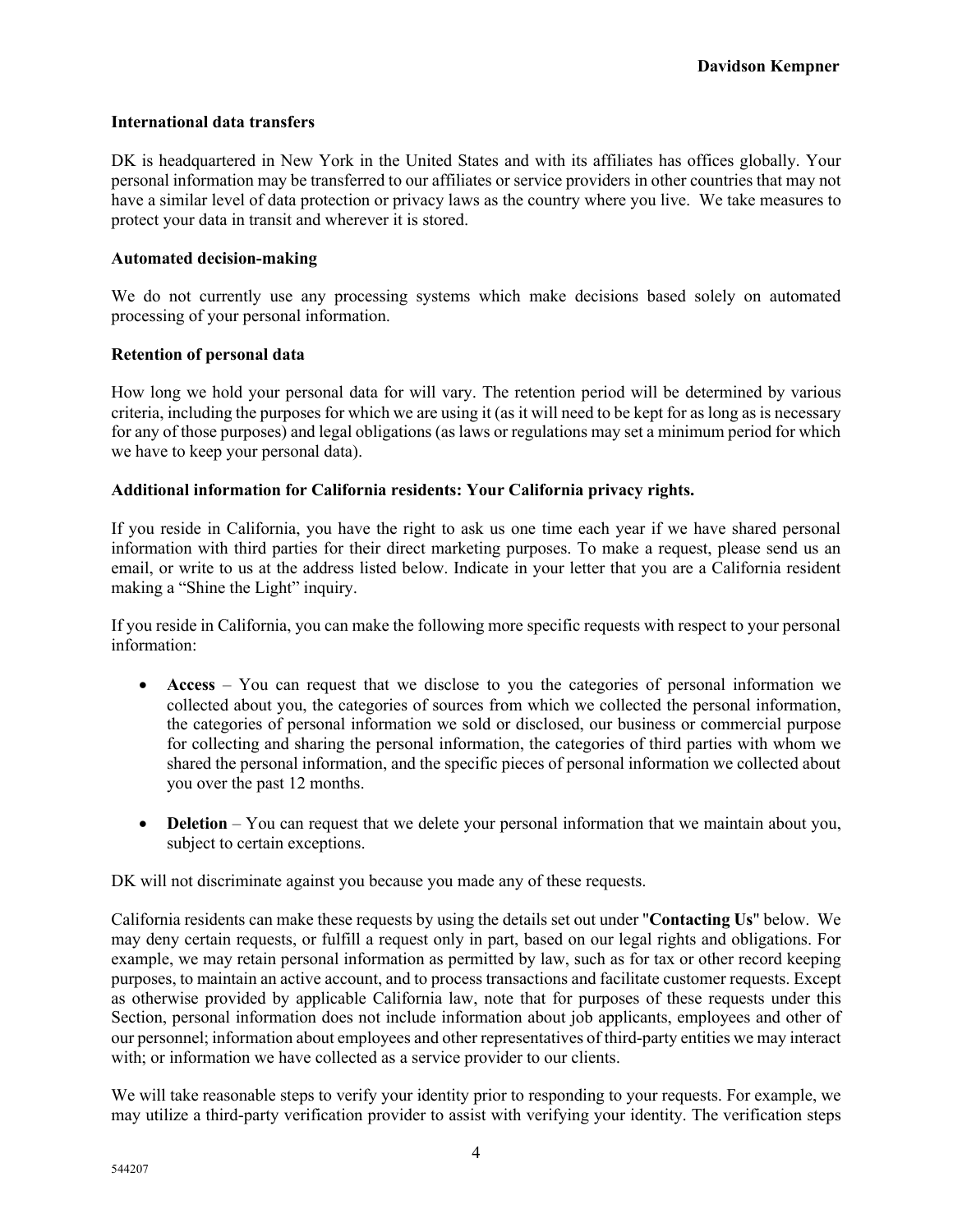may vary depending on the sensitivity of the personal information and whether you have an account with us.

California residents may designate an authorized agent to make a request on their behalf. When submitting the request, please ensure the authorized agent is identified as an authorized agent.

For purposes of California residents making these requests, please also note the following regarding how we collect, use, and share your personal information as described in this Privacy Notice, including in the previous 12 months:

- We may collect, use, and disclose for our business and commercial purposes, categories of personal information as set forth in applicable California law, including: Identifiers; payment and customer records information; characteristics of protected classifications under California or federal law (such as demographic information like age, gender, and disability); commercial information; professional or employment information; internet or other electronic network activity information; geolocation data; education information; audio, electronic, visual, thermal, or similar information; and inferences. See above for additional detail.
- We collect and use these categories of personal information for the business and commercial purposes described above in this Privacy Notice.
- We collect these categories of personal information from the sources described above.
- We may disclose each of the foregoing categories of personal information for the business and commercial purposes described in this Privacy Notice to the extent permitted by applicable law to the categories of third parties as described above in this Privacy Notice.

#### **Additional information for Data Subjects within the European Economic Area**

This Privacy Notice is issued on behalf of DK. DK processes your personal data.

### **Transfers of your personal data outside the European Economic Area**

Your personal data may be transferred to and stored by persons outside the European Economic Area (the "**EEA**"), and in particular may be transferred to and stored by affiliates or service providers of DK outside the EEA.

Where personal data is transferred outside the EEA, we will ensure that the transfer is subject to appropriate safeguards or is otherwise permitted under applicable law. For example, the country to which the personal data is transferred may be approved by the European Commission, the recipient may have agreed to model contractual clauses approved by the European Commission that oblige them to protect the personal data, or the recipient may be located in the United States and be a certified member of the EU-US Privacy Shield scheme.

You can obtain more details of the protection given to your personal data when it is transferred outside the EEA by contacting us using the details set out under "**Contacting Us**" below.

#### **Your rights under GDPR**

Data subjects in the European Economic Area have a number of legal rights in relation to the personal data that we hold about you. These rights include the following: